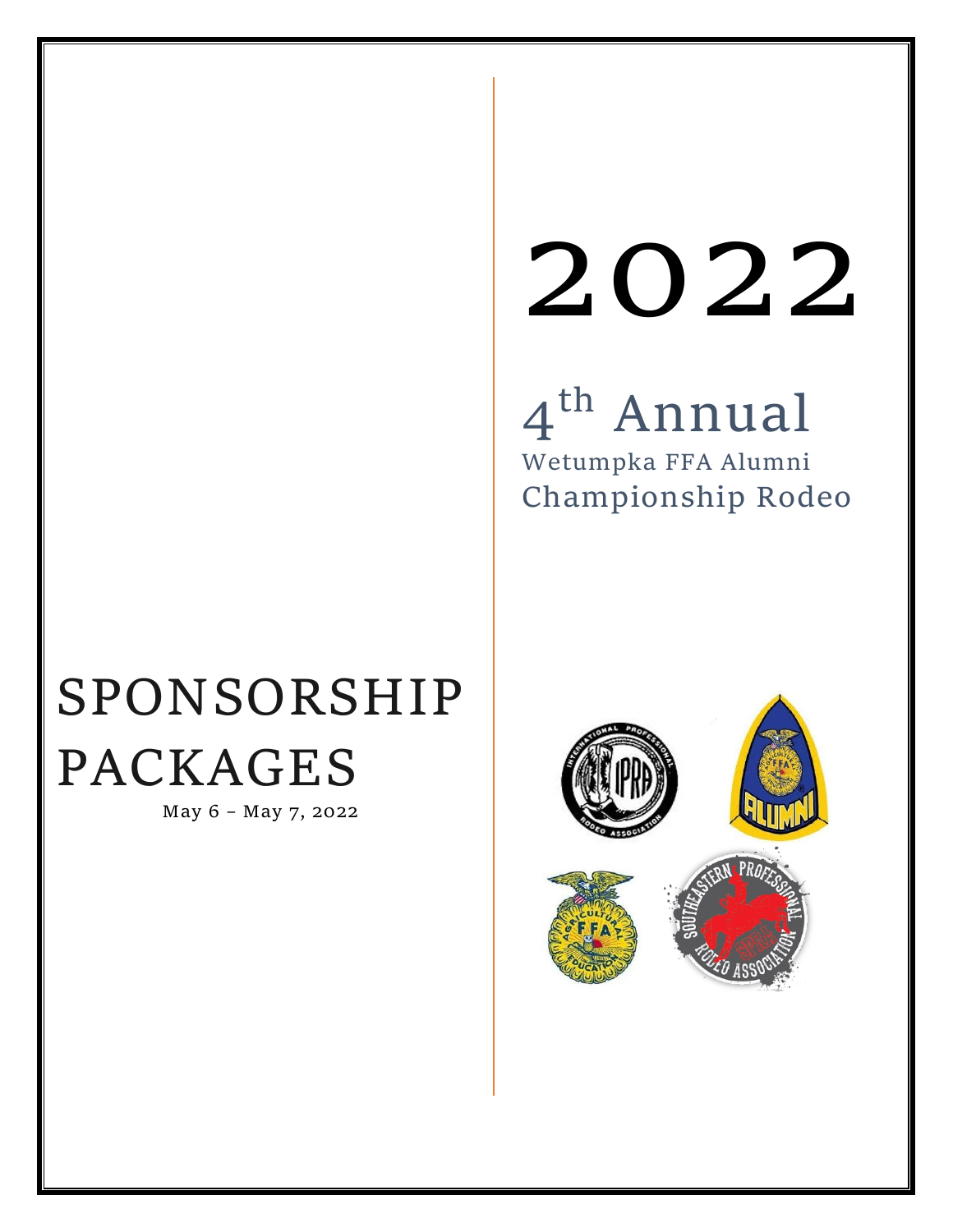

We are still reeling at the success of our 3<sup>rd</sup> Annual Wetumpka FFA Alumni Championship Rodeo! Thanks to all the folks of Wetumpka and surrounding communities for turning out and supporting clean and affordable family entertainment. Our goal was to bring one of the most recognized and respected Rodeo Associations, the most reputable and professional stock contractor along with some of the nations most talented Rodeo Athletes and Unique talent that would impress and entertain right along with the big boys and … we nailed it! People are still talking about what an amazing Rodeo we were able to put together right here in our town of Wetumpka. Thank you for your overwhelming support and encouragement.

As we embark on our 4<sup>th</sup> Annual production, we are asking you for your support. We need Sponsors, Advertisers and Volunteers! The WFFAACR would like to provide Organizations and businesses with an opportunity to be a part of preserving one of our nation's oldest traditions by becoming a "RODEO sponsor"

WFFAACR offers various levels of sponsorships to involve as many organizations and supporters as possible. Customized sponsorships to fit your individual needs are optional and available. We are also offering ad space in our Official Rodeo Program in all price ranges. We look forward to working with you this year and many years to come, and having you as a partner and member of the WFFAACR family,

If you have any questions concerning the WFFA or partnership opportunities, please contact

- U Sam Overton 334-590-7880
- William Pierce 334-313-2931

We greatly appreciate your support!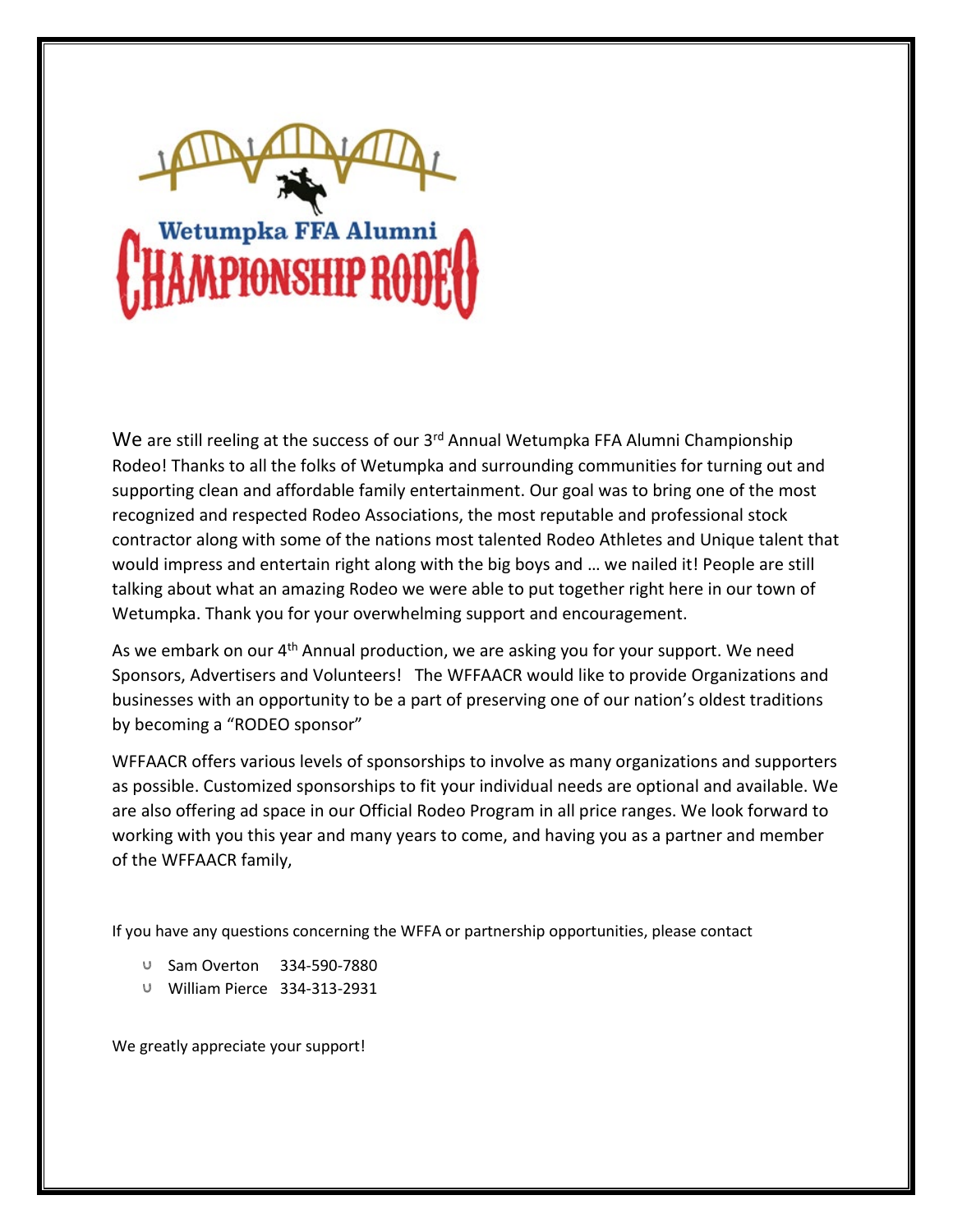

#### Diamond Partner \$4000.00

- $U$  Recognition as Diamond Sponsor on all advertising and press releases
- $\cup$  Prominently positioned Arena Banner
- Full Page ad in Official Rodeo Program
- $U$  Logo and link to company website on our Official site
- $\cup$  Prominent Placement On all social media and website for full year
- Advertising Announcements provided by Rodeo announcer during each performance
- U 1 Vendor Booth on the Rodeo Property
- $\cup$  Opportunity to distribute coupons or giveaways during both performances
- 20 General Admission Tickets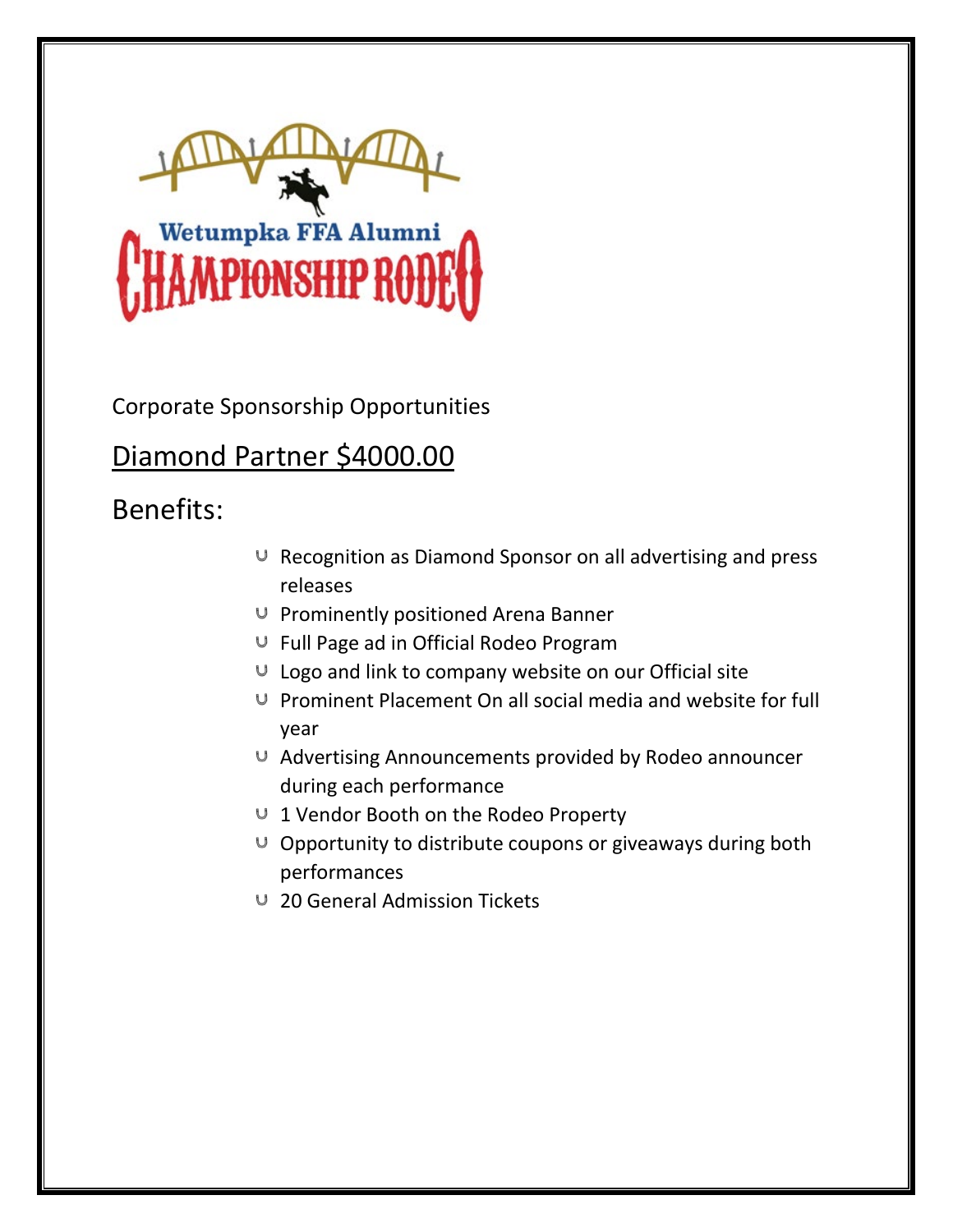

Platinum Partner \$3000.00

- $U$  Prominently positioned Arena Banner
- Full Page ad in Official Rodeo Program
- $U$  Logo and link to company website on our Official site
- $U$  Company Name mentioned by Rodeo announcer throughout the performance
- $\cup$  Opportunity to distribute coupons or giveaways during both performances
- U 1 Vendor Booth on Rodeo Property
- U 15 general Admission Tickets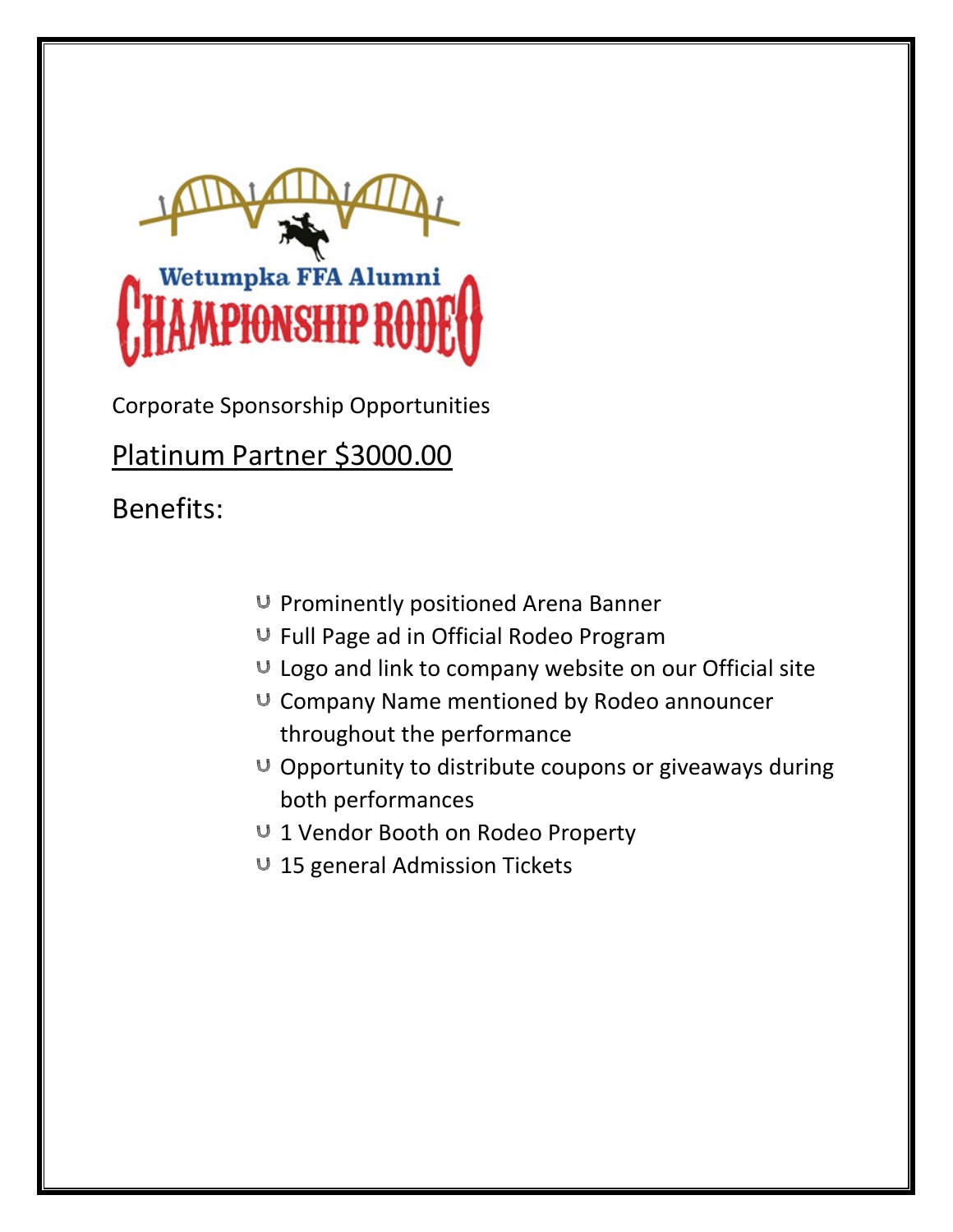

Gold Partner \$2000

- $U$  Prominently positioned Arena Banner
- Full Page ad in Official Rodeo Program
- $U$  Logo and link to company website on our Official site
- $U$  Company Name mentioned by Rodeo announcer throughout the performance
- $\cup$  Opportunity to distribute coupons or giveaways during both performances
- U 12 general Admission Tickets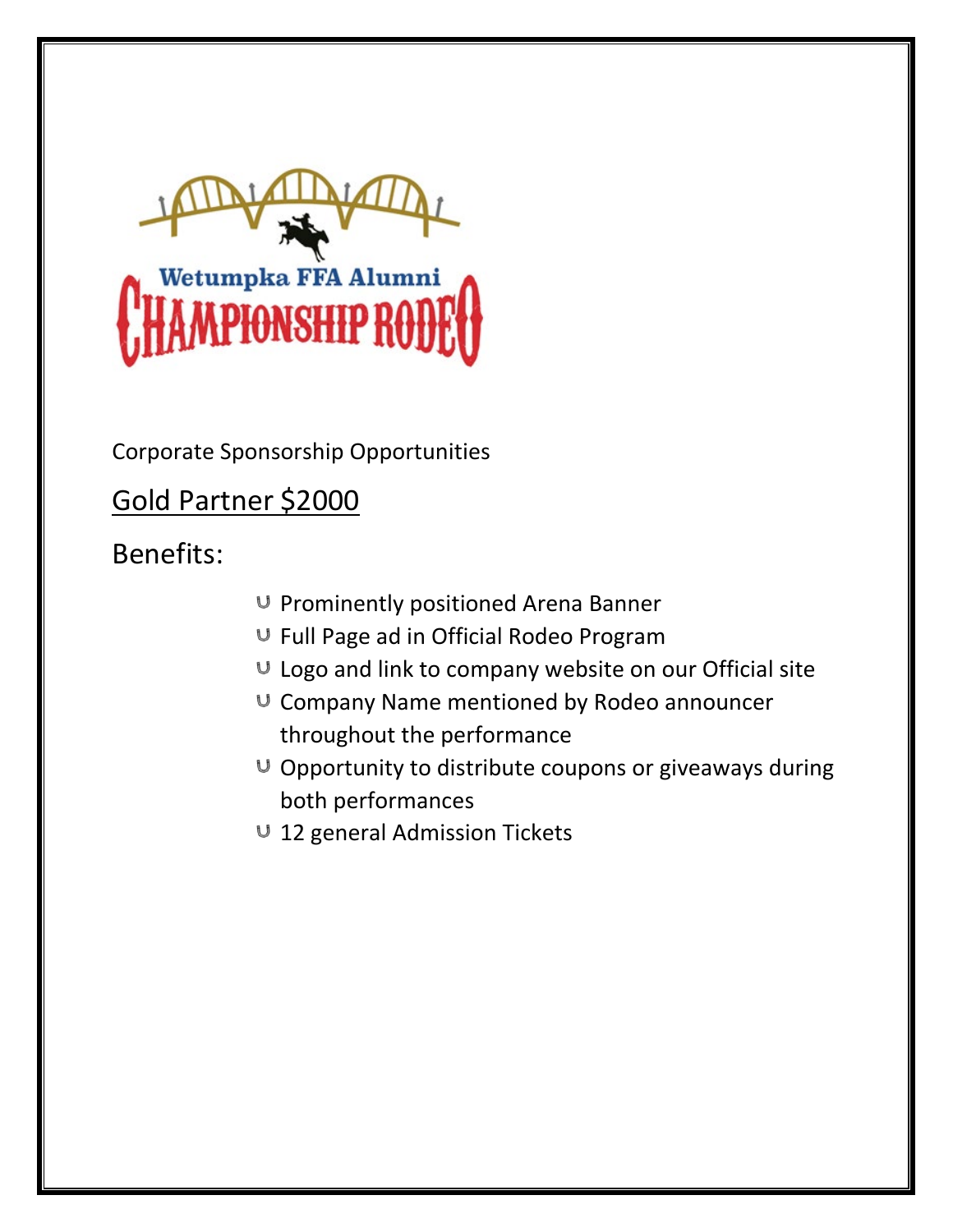

#### Added Money Sponsorship \$1500 (limit 4)

- U Prominently positioned "Added Money Banner"
- U 1/2 Page ad in Official Rodeo Program
- U Logo and link to company website on our Official site
- $U$  Company Name mentioned by Rodeo announcer throughout the performance
- $U$  10 general Admission Tickets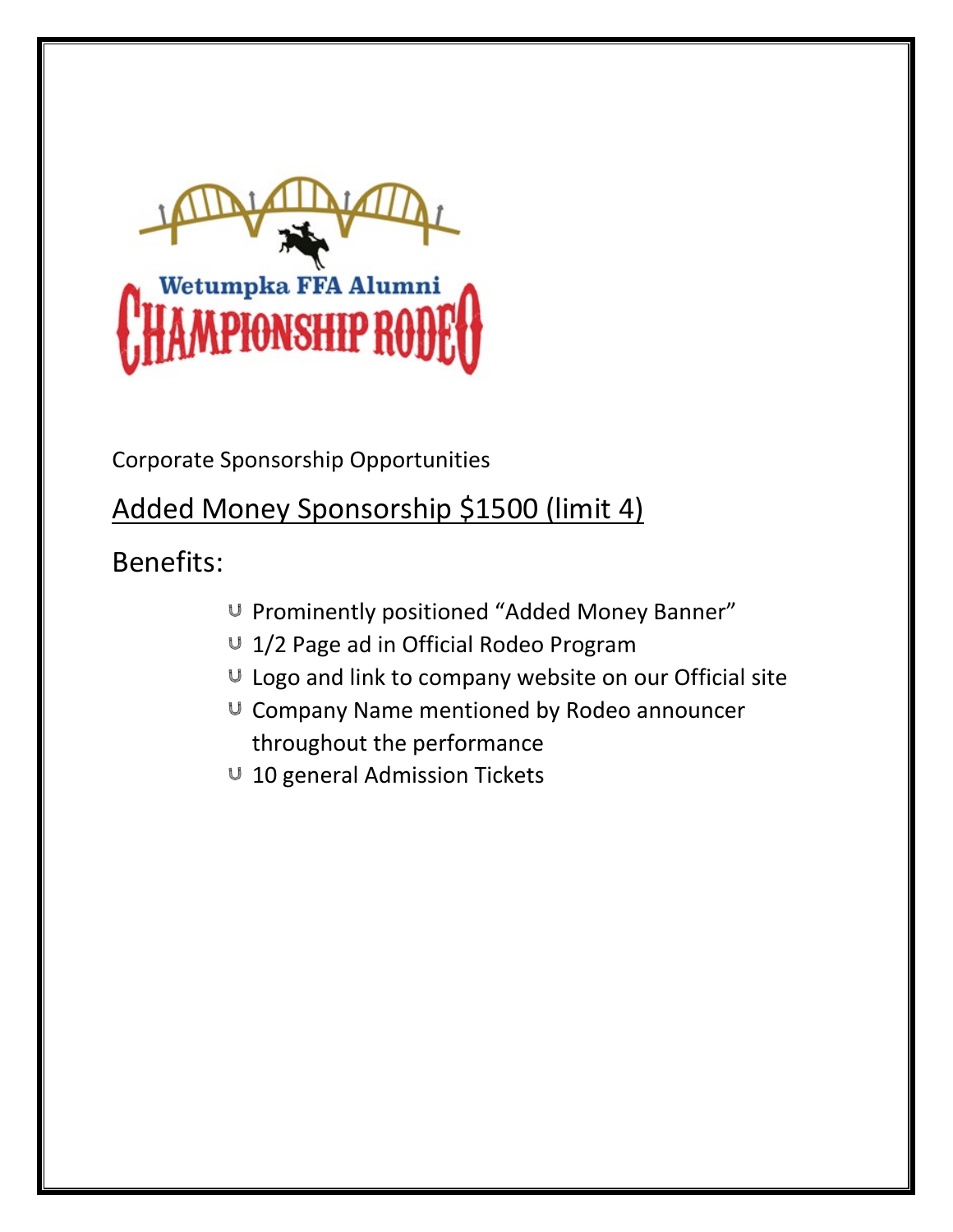

R. O. Meek Award

#### R. O. Meek Award \$1000.00 (limit 1)

The R. O. Meek Award is a scholarship named after the first recorded ag teacher at the Fifth District Agricultural School (later named Wetumpka High School). This award is given to a Wetumpka High School Ag Student for showing outstanding dedication and involvement in the Wetumpka Ag Department.

- ½ Page ad in Official Rodeo Program.
- $U$  Banner on Rodeo Property with your Company Logo next to the Official R. O. Meek Award logo.
- U Company logo on "Sponsor" and "Education" pages of Official Rodeo Website.
- $U$  Company Name mentioned during announcement of the R. O. Meek Award winner.
- $U$  6 general admission tickets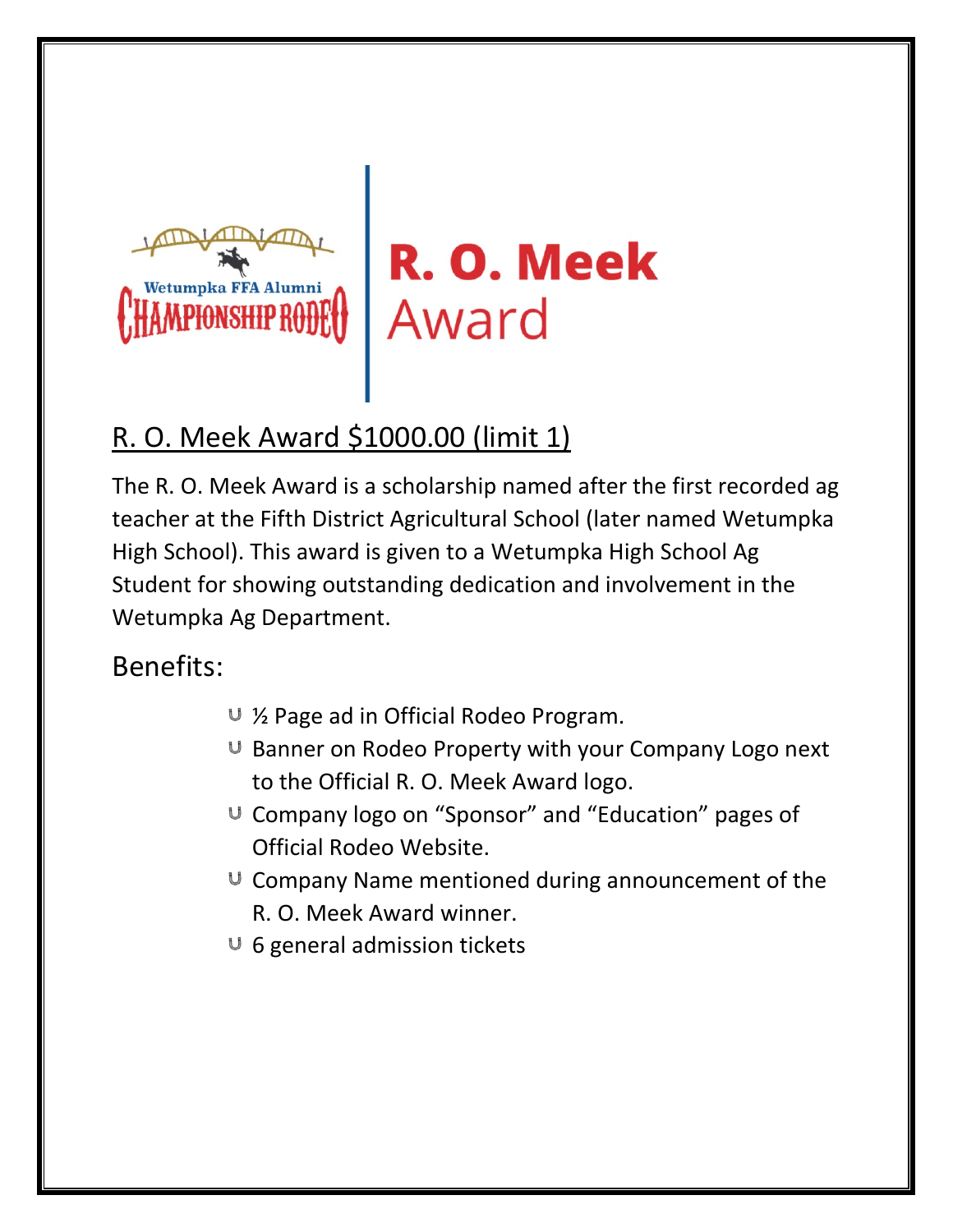Other Sponsorships

Event Sponsor (Limit 8)

| Arena Banner, 1/4 page ad in official program, Company<br>name announced during event 4 general admission<br>tickets, Barrel Racing event includes company logo on |
|--------------------------------------------------------------------------------------------------------------------------------------------------------------------|
| <b>Bucking Chute Sponsorship (Limit 4)</b>                                                                                                                         |
| Bucking Chute gate banner, 1/4 page ad in official                                                                                                                 |
| program, Company name announced throughout event                                                                                                                   |
| and 5 general admission tickets\$1000.00                                                                                                                           |
| $\cup$ Calf Chute Sponsorship (Limit 2)                                                                                                                            |
| Arena Banner, business card size ad in official program,                                                                                                           |
| Company name announced throughout event, 2 general                                                                                                                 |
| <b>∪</b> Contract Sponsor                                                                                                                                          |
| Arena Banner, business card size ad in official program,<br>Company Name during Intermission Show, 2 general                                                       |
|                                                                                                                                                                    |
|                                                                                                                                                                    |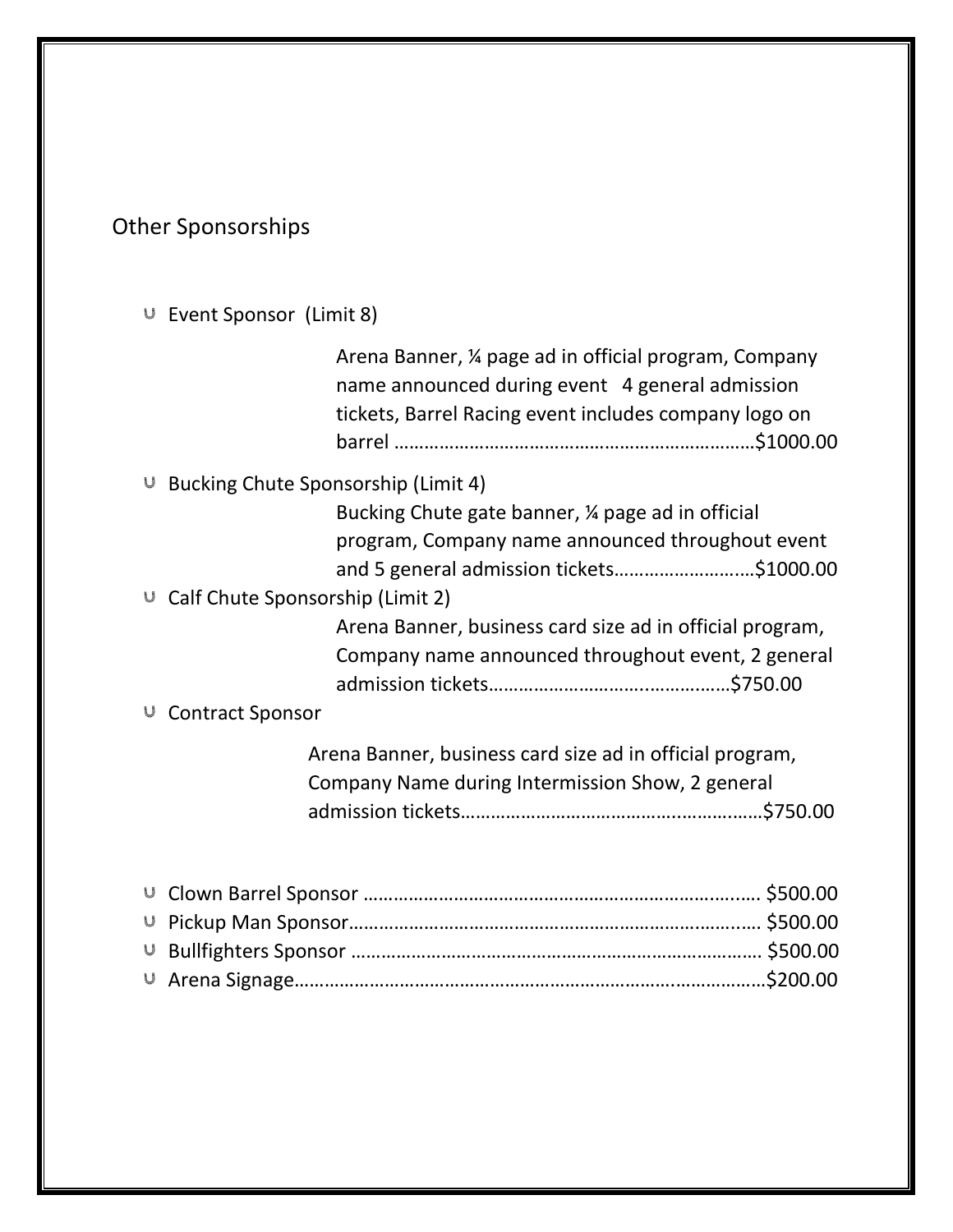

# Wetumpka FFA Alumni **\PIONSHIP RODI**

| <b>Premium Positions</b> |        |  |
|--------------------------|--------|--|
| 2 <sup>nd</sup> Cover    | 350.00 |  |
| 3rd Cover                | 325.00 |  |
| 4 <sup>th</sup> Cover    | 400.00 |  |
| Center Spread            | 750.00 |  |
|                          |        |  |

## Advertising Rates

## Official Rodeo Program

| Full page            | 300.00 |
|----------------------|--------|
| 1/2 Horizontal       | 175.00 |
| 1/2 Island           | 200.00 |
| 1/3 Vertical         | 100.00 |
| 1/4 Page             | 100.00 |
| <b>Business Card</b> | 50.00  |
| Patron               | 25.00  |

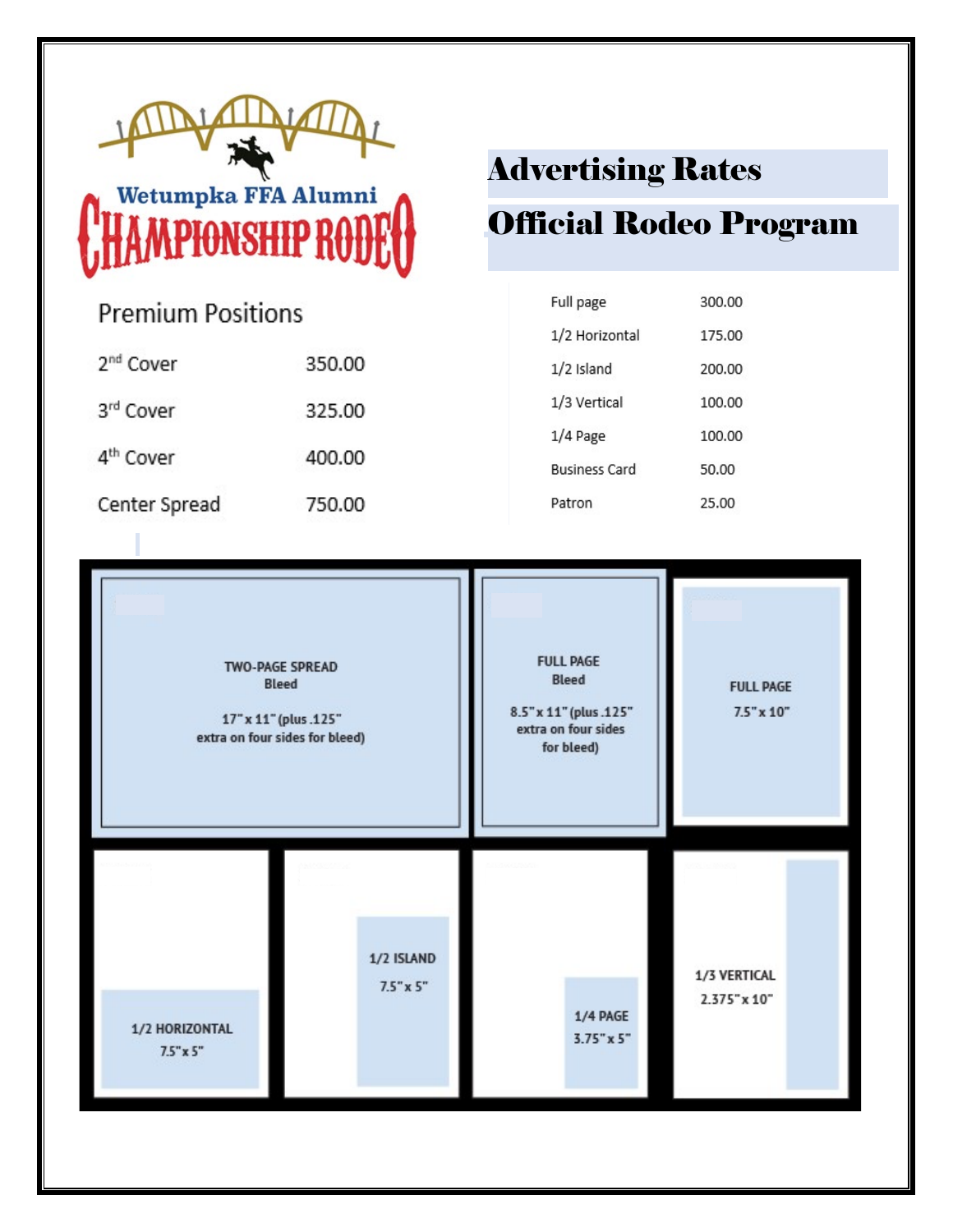

Checks Payable: Wetumpka FFA Alumni Chapter

PO Box 1092

Wetumpka, AL 36092

#### SPONSORSHIP AGREEMENT

This contract confirms I am committing to be a sponsor of the Wetumpka FFA Championship Rodeo. I realize that all sponsorship packages are subject to approval by the administrators of the Rodeo.

|  | State: Zip: Zip:       |  |  |  |
|--|------------------------|--|--|--|
|  |                        |  |  |  |
|  |                        |  |  |  |
|  | Cost:                  |  |  |  |
|  |                        |  |  |  |
|  | Date: ________________ |  |  |  |
|  | Date: _____________    |  |  |  |
|  |                        |  |  |  |
|  |                        |  |  |  |